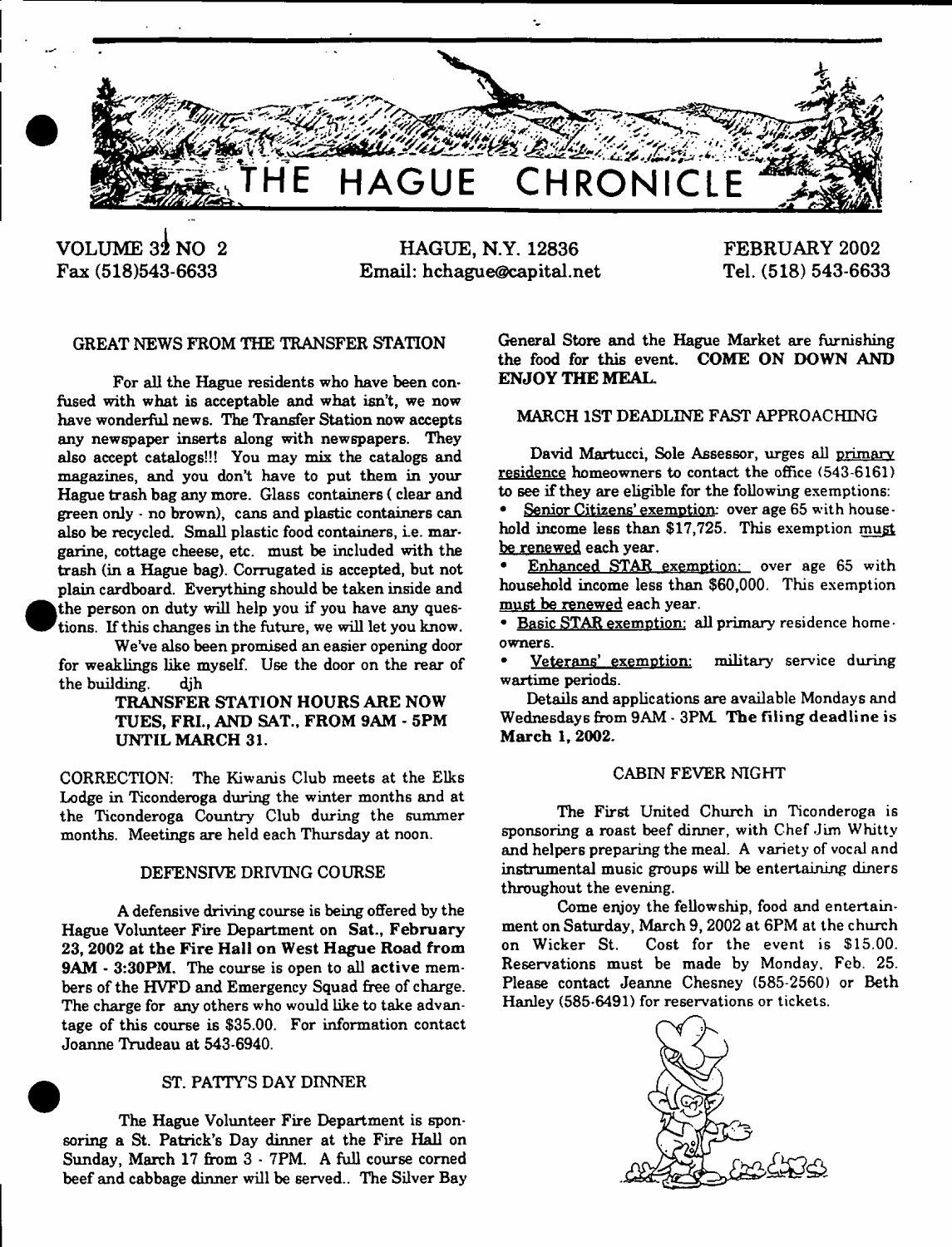#### HAGUE SENIOR CITIZENS CLUB

The February meeting of the club will be held on Tuesday, Feb. 26 at NOON at the Community Center. This will be a luncheon to which all participants should bring a covered dish to share. Please phone the Community Center (543-6161) by Feb. 22 to register yourself and your food contribution. Please bring suggestions for programs for future meetings.

#### HAGUE HISTORICAL SOCIETY

The Hague Historical Society will meet on Monday, March 18 at 7:30PM at the Hague Community Center.

Members are asked to bring a Show and Tell object to pass around and talk about, and also bring some edible goody to share. (This program/party is intended to replace our cancelled December meeting.) We hope that weather and road conditions and interest in this program will make a successful evening.

#### HAGUE VOLUNTEER FIRE DEPARTMENT

Besides Pump Drill training, the HVFD responded to two fire calls, for a total of three man hours. Fifteen man hours were required for mutual aid to Ticonderoga

Ambulance 740 made 5 runs and 54 1/2 man hours were used by our ambulance crew.

Even though there is no ice in Lake George, there seems to be ice everywhere else. We urge everyone to use great care in both walking and driving.

The following HVFD members have completed Essential Fire Fighting Course: Charles Chase, Ernie Trudeau, Joel Wright, Jason Laundree. ewa

#### CHURCH WOMEN UNITED WORLD DAY OF PRAYER

Christians in over 170 countries around the world will observe World Day of Prayer 2002 on Friday, March 1. In the Greater Ticonderoga Area the service will take place in the Putnam Presbyterian Church, Putnam Station. (518-547-8378) Snow date March 8.

"Challenged to Reconcile" was chosen by the women of Romania as the theme of this year's celebration. Catherine Gosselink of Putnam Station, bom in Romania, will enable participants to become informed about the realities in Romania, as she knew it. There will also be information on today's Romania, as the three major ethnic groups work together.

Catherine Charron Manuel, a Quebecois tradition bearer and NY State Master Artist of folklore, will speak to us about reconciliation taken from the legends of her North Country and Canadian family.

Refreshments will be served at 10AM followed by a short business meeting before the program. All

women and men in the area are invited. Please phone Donna in the evening at 585-6233 for further info. Donations for the women's shelter and your contribution of your least coins are appreciated.

# WORKING FOR YOUR COMMUNITY

The Hague Town Board consists of five members, all elected officials. They are: Supervisor Dan Belden, Councilmen Skip Hourigan, Lu Megow, Rudy Meola and Art Steitz. Councilmen serve for a 4-year term and the supervisor for a 2-year term

The Hague Planning Board and Zoning Board of Appeals are both volunteer boards. Members serve for a term of seven years. The Board of Assessment Review members serve for a 5-year term.

The Planning Board consists of the following: Chairman, David Swanson, John Brown, Ralph Denno, Chuck Fillare, Peter Foster, Dick Gladu, and Nancy Harrigan. All volunteers.

The Zoning Board of Appeals consists of the following: Chairman Robert Goetsch, Bruce Clark, Charles Chase, Mary Lou Doulin, Cris Ginn, Tina King, Nelson Waters. All are volunteers

The Board of Assessment Review consists of the following members: Barbara Belden, Ron Grasier, Mazy Jo Keeler, Frank Koenig, Georgina Lindquist. The chairman is appointed each year. These members are compensated for their work.

The Comprehensive Plan Committee consists of the following members: Chairman David Darrin, Paul Barone, Alison Craig, Dick Frasier, Michele Gautreau, Tom LaPointe, Rudy Meola, Bob Patchett, Art Steitz, David Swanson, Nelson Waters. All volunteers.

Park Committee: Chairman Art Steitz, Joan Belden, Marty Brown, Dottie Henry, Rudy Meola. All vollunteers.

Enhancement Committee: Chairman, Rudy Meola, Kay Barton, Dan Belden, John Brown, Diane Farinick, Art Hatfield, Dottie Henry, Jim O'Toole, Art Steitz. All volunteers.

Except for the Board of Assessment Review, all the above Hague residents are volunteers. They all devote a great amount of time to their duties. They are all working for you to make a better Hague. Make sure they know they are appreciated.

#### ADIRONDACK COUNCIL

Acoording to a newsletter from the Adirondack Council, the Adirondack cell tower policy has been vastly improved by the Park Agency to protect the Park's scenic landscapes and historic sites by the following:

• Elimination of the idea that the APA should "encourage" tower development in the Adirondacks.

New criteria for the term "substantially invisible," which places the burden on the applicant to demonstrate that a tower proposal is as hidden as it practically can be.

• Recognition that local governments may enact stricter regulations than the APA. 2/02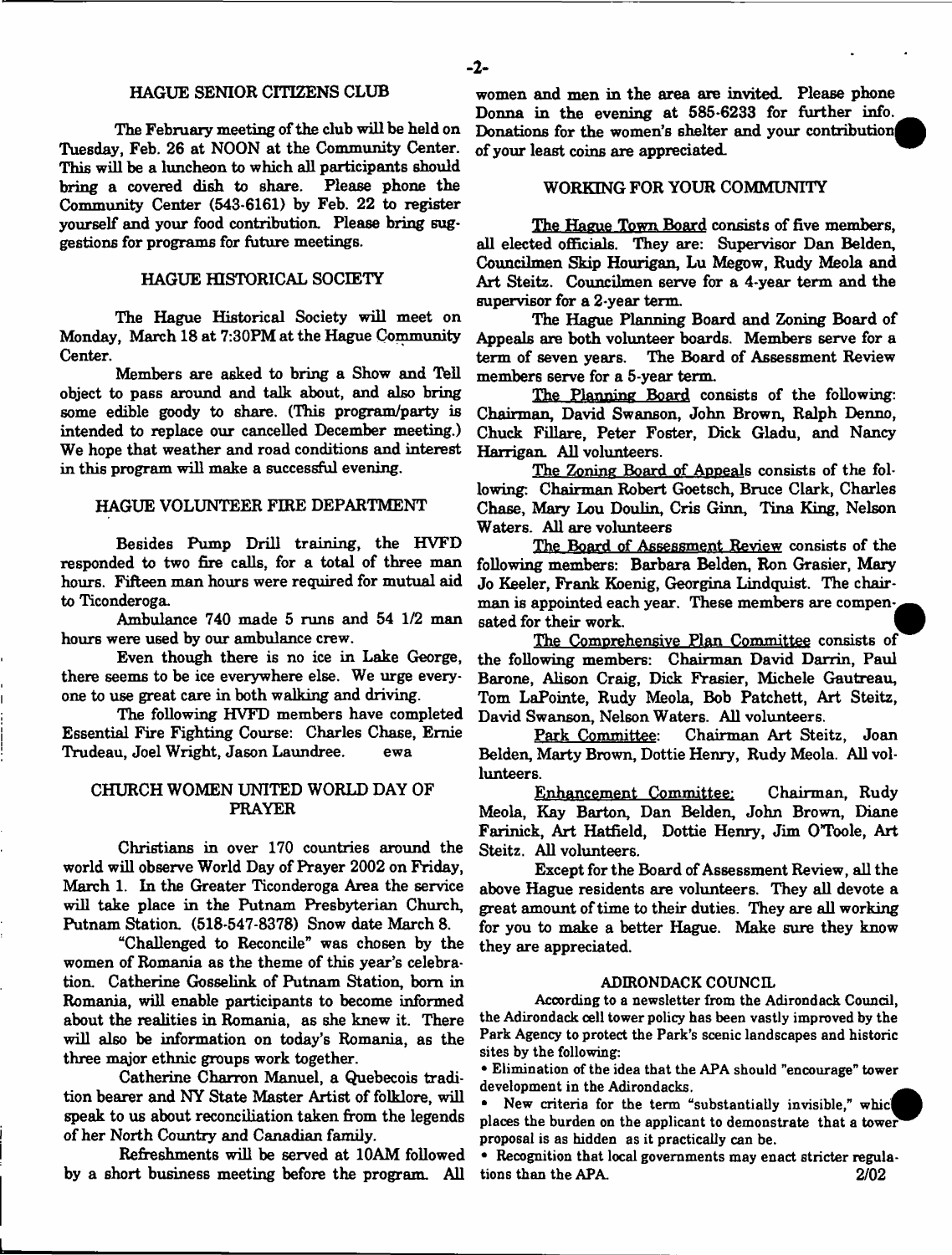There was no Zoning Board of Appeals meeting during January due to lack of agenda items.

#### PLANNING BOARD - 2/7/02

The Planning Board did not convene due to the lack of a quorum. Paul Barone, Administrator and Joyce Serdinsky, Secretary were in attendance along with Planning Board members John Brown, Peter Foster and Nancy Harrigan. Absent members were Dick Gladu, Dave Swanson, Ralph Denno, and Chuck Fillare.

Although no business could take place, Mr. Barone did present current requests for planning board site reviews as follows:

A) Rypkema, on Rt 9n, south of Werner Marine. The Rypkemas would like to build a home 52 feet from the lake (on the site where the current home will be knocked down). A site review is needed since it is within 100 feet of the lake.

B) Rizza, Cape Cod Village. The Rizzas would like to put a 15 ft by 15 ft addition on their home with an 8 ft by 15 ft porch which is within 100 feet of Jenkins Brook.

C) Disbrow, 147 Split Rock Road. Mr. Disbrow would like to construct a 50 ft by 100 ft accessory building and a 40 car parking lot. He currently has a Player Piano & Mechanical Music Instrument Player Museum in Port Henry which he wants to move to his property in Hague.

Any formal decisions, including the need for any public hearings, will take place at the next meeting.  $\qquad$  js

#### TOWN BOARD MEETING - 2/12/02

The Hague Town Board held its regular monthly meeting on February 12, 2002. A moment of silence was observed in memory of Thomas Thompson, Henry Yaw, Dorothy Robinson, Barbara Robinson, Gary May, A1 Lawrence and Ernest Fullam.

Assessor \* David Martucci, assessor, stated that the update work is proceeding on schedule. The annual data will be completed by mid-March. He reminded the audience that the forms for real estate tax exemption are due March 1. (See related article on pg 1)

Justice - Receipts from traffic tickets have been lower because some troopers were reassigned to the New York City area after the 9/11 tragedy. An internet hookup has been requested for the judge's office.

Buildings & Grounds - Councilman Megow reported that the equipment storage shed behind the community center is near completion. A ramp still needs to be built. The highway garage work is 90% complete.

Fire Dept - Councilman Megow reported on the St. Patrick's dinner (see pg 1). Also he had a communication from the Coast Guard with a reminder that even if (you can find ice, THERE IS NO SUCH THING AS SAFE ICE.

Insurance - Proposals have been sent to several agencies and are due back by the 2nd week of April.

Town Park and Beautification - Councilman Steitz

has called a meeting of the Town Park Committee for February 27 at 4PM at the Community Center. A

meeting of the Enhancement Committee has been scheduled for Feb. 26 at 4PM

Transfer/Recycling Station • Income for the month of January was \$1,742.00.

Other business:

A proclamation was read honoring the 100th Anniversary of the Silver Bay Association in the town of Hague. The following motions were approved unanimously by the Board:

1) To accept with regrets the resignation of Tom LaPointe from the Zoning Board of Appeals.

2) To appoint the following to the ZBA to fill the vacancies: Bruce Clark to serve until 2008, Mary Lou Doulin to serve until 2006 and Nelson Waters to serve until 2005.

3) To approve the temporary appointment of Ethel Andrus beginning April 1 to serve as Town Historian/Museum Director. The nmuseum is scheduled to be open two afternoons a week during the summer, one of which will be Saturday. Debbie Manning, town clerk, will help with the filing of town records, which will be placed in a secure vault.

4) To approve the use of the Community Center by the Chamber of Commerce for the Antique Show on July **20 & 21.**

5) To accept the application to the Town Board of Health (Town Board) for a variance for the septic system on the Andrea's property in Friends Point. A public hearing will be held on Tuesday, March 12 at 6PM (prior to the regular Town Board meeting).

6) To submit an application for a grant to build a salt dome.

7) To approve the Wesleyan Church request to use Hague Beach for a coffeehouse on June 7 and August 6 at 7PM

In Supervisor Belden's report he

a) discussed possible plans for downtown development. He will be meeting with Saratoga Associates on February 26th at 2 pm.

b) reported that the Water District Applications have been submitted and the Department of Health will continue to monitor the current water system. Any DOH report will be sent to Lynn Patchett who is the treasurer of the current Hague Homeowners Water Association.

c) would like citizen opinion on the proposed County Sales and Bed Tax. Supervisor Belden is still asking for your opinion on how he should vote regarding the bed tax for the county.

The Board went into Executive Session and when they reconvened the following were approved:

To have the Board of Assessment Review research and explore possible options to settle article 78 presently in litigation.

To appoint John Silvestri as town attorney.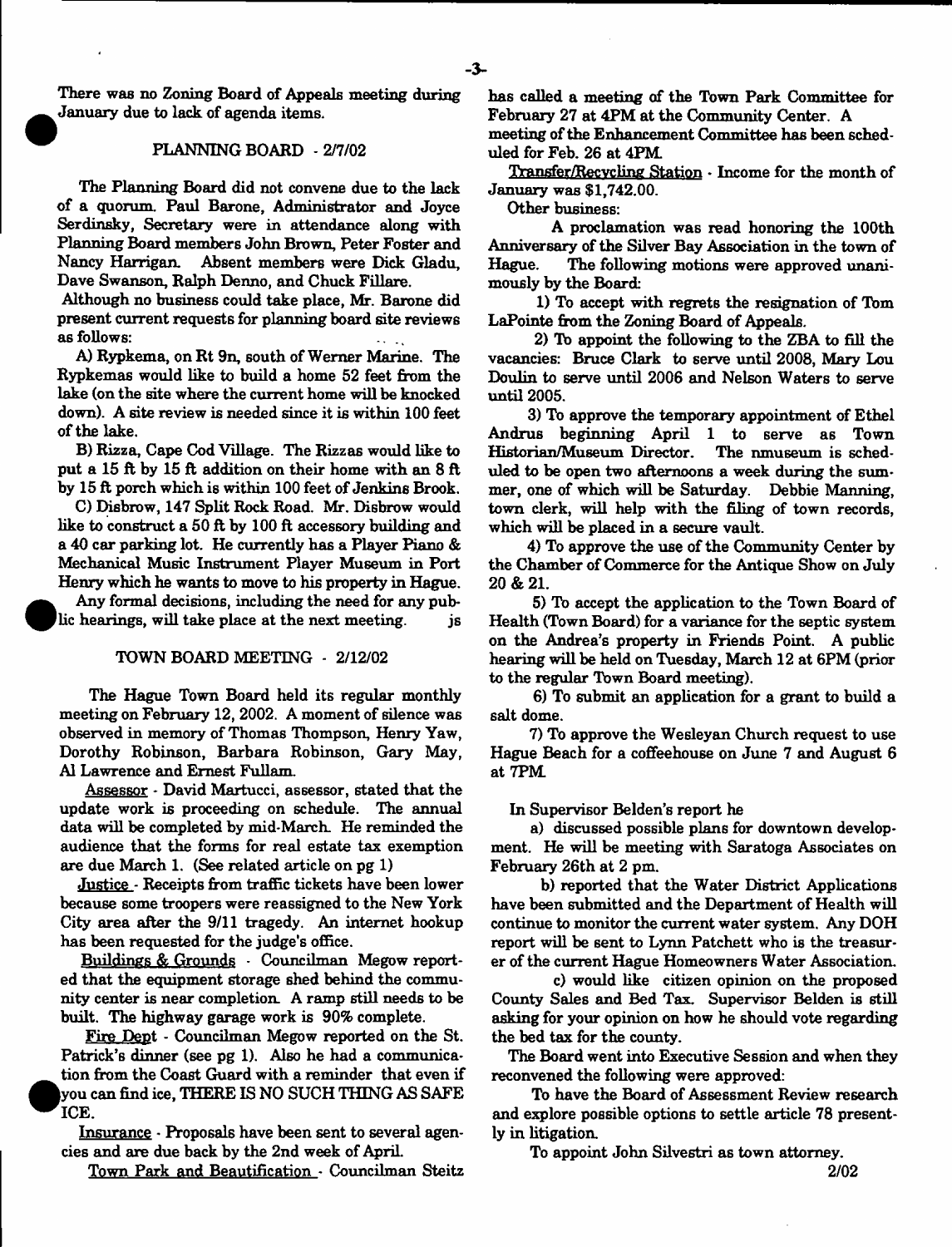# STUDENT AMBASSADOR - KACHEENA TRUDEAU

Kacheena Trudeau, daughter of Diane and Jon Trudeau, Hague, and a 7th grader in the Ticonderoga Middle School, has been invited to be one of 46 students to travel to Australia and New Zealand in the "People to People Student Ambassador" program. This program was founded by Dwight D. Eisenhower in 1963. The students in Kacheena's group have been attending monthly meetings in Albany to prepare for this 22-day trip which will take place in July of this year. Two to four days will be spent with families there and the rest of the tour will be with the group visiting various places of interest in both Australia and New Zealand and learning the culture and history of both places.

Each student will receive a high school credit in history. They do a lot of reading and searching the internet to prepare themselves for the trip.

There is a great deal of fund raising to be done. Kacheena has written letters to groups, businesses and individuals asking for support. She is also collecting refundable bottles. If you are interested in helping Kacheena in any fund raising events, have any ideas to pass along, or would like to contribute towards this venture, you may write to her - Kacheena Trudeau - at PO Box 576, Hague, NY 12836-0576. djh

# F. Y. I.

• A free packet of info, addressing various concerns and issues facing parents is available from Cornell Cooperative Ext. of Warren County. Included are brochures describing Cornell Coop. Ext., 4-H, Eat Smart New York and materials on the following topics: *Helping Children Develop Self-Control, Helping Children Adapt to a New Sibling, Raising Self-Confident Children, Taming the Tube, Allowances are Important, Helping Children with Homework and many more*. Call Cornell Coop. Ext. of WC, 377 Schroon River Rd, Warrensburg, NY 12885 to receive your free packet today at 668-4881 or 623-3291.

• The American Red Cross will hold a blood drive from 11AM to 4PM on Tuesday, Feb. 26 at North Country Community College annex, 105 Montcalm St. in Ticonderoga. Donors must be at least 17 years of age, weigh at least 110 pounds and be in good health. Call 585-4454, Ext. 24. Walk-ins are welcome but appointments are recommended

•The boat launch on Lake Champlain in Ticonderoga, will be getting a \$1 million facelift under a new deal between Fort Ticonderoga and DEC. Parking for boat trailers and vehicles will double to about 100 spaces and other improvements will be made.

•Cornell Cooperative Ext. of Warren County is offering a free copy of a publication on "Food Safety During Emergencies". Contact them at 377 Schroon River Rd., Warrensburg, NY 12885 or call (518)4881 or (518) 623-3291 for further info.

#### RACE RESULTS - WINTER WEEKEND 2//16/02

On a clear, sunny and warm (for February) day a group of stalwart runners ran the Fred LaPann Memorial Race from the Hague Fire House to the Fish and Game Club entrance (on West Hague Road) and back. The winners were:

| Juniors:    | 1st place.      | Scott Weilacher     | 29.45 |
|-------------|-----------------|---------------------|-------|
|             | 2 <sub>nd</sub> | Meaghan Herbst      | 37.51 |
|             | 3rd             | Kaitlin Staudt      | 39.17 |
| Co-Ed Open: | 1st place       | Steven Engler       | 34.22 |
|             | 2nd             | Dave Natale         | 39.32 |
| Masters:    | 1st place       | Tim Malaney         | 31.30 |
|             | 2nd             | David Burrows       | 31.50 |
|             | 3rd             | <b>Brian Teague</b> | 34.12 |
| Seniors:    | 1st place       | Dave Rutkowski      | 39.26 |
|             | 2 <sub>nd</sub> | Jim Cunningham      | 43.45 |
|             | 3rd             | Dick Johndrow       | 44.22 |
| -           |                 | ---                 | . .   |

Steven Engler came from Brookline, MA and Brian Teague from Glens Falls. All others were from Ticonderoga.

#### TREE AND SHRUB SEEDLING SALE

The Warren County Soil and Conservation District (SWCD) announces the 21st anniversary of its Annual Tree and Shrub Seedling Sale with bareroot trees and shrubs available at low cost!! New this year are Elderberry and American Chestnut seedlings and "Old Glory"  $\cdot$  a red, white, and blue wildflower seed mix.

This year's selection includes balsam fir, blue spruce, Canadian hemlock, Fraser fir, and white cedar transplants; black locust, Chinese chestnut, Norway spruce, Scotch Pine, white pine, white spruce and silky dogwood seedlings; small Burnett, deer plot mix, tall mix and short mix wildlife seed mixes, four varieties of wildflower seed mix; two types of fertilizer tablets; locally grown crown vetch sprigs, tree shelters; and weed control mats.

The District will be accepting orders starting on Feb. 4, 2002. ORDER DEADLINE is March 29, 2002.

Trees, shrubs, wildlife seed mixes, fertilizer, wildflower seed, tree shelters, and tree mats will be distributed on Fri. May 3, 2002 and Sat. May 4, 2002. Crown vetch will be distributed between May 6 and May 17, 2002**.**

To place orders or to get more information please contact the Warren County Soil and Water Conservation District at 51 Elm St., Warrensburg, NY 12885; Phone (518) 623-3119. Fax (518) 623-3519; E-mail: [iohnl2@nvcap.rr.com](mailto:iohnl2@nvcap.rr.com). Order blanks are available at the Hague town hall.

The SWCD is also offering 3 types of bluebird boxes a "Rustic" box at \$6.00/box, an "Economy" box at \$10.00 per box, and a "Deluxe" or Peterson bluebird box design, which is the most effective in hatching bluebird chicks, at \$15.00 per box. All prices include tax.

Bat boxes are available for  $$12.50$ . A bat can eat the equivalent of its own body weight in insects in one night. very good insect controller.

The District also sells wood duck boxes at \$20.00/box. Contact Warren Co. SWCD, address above.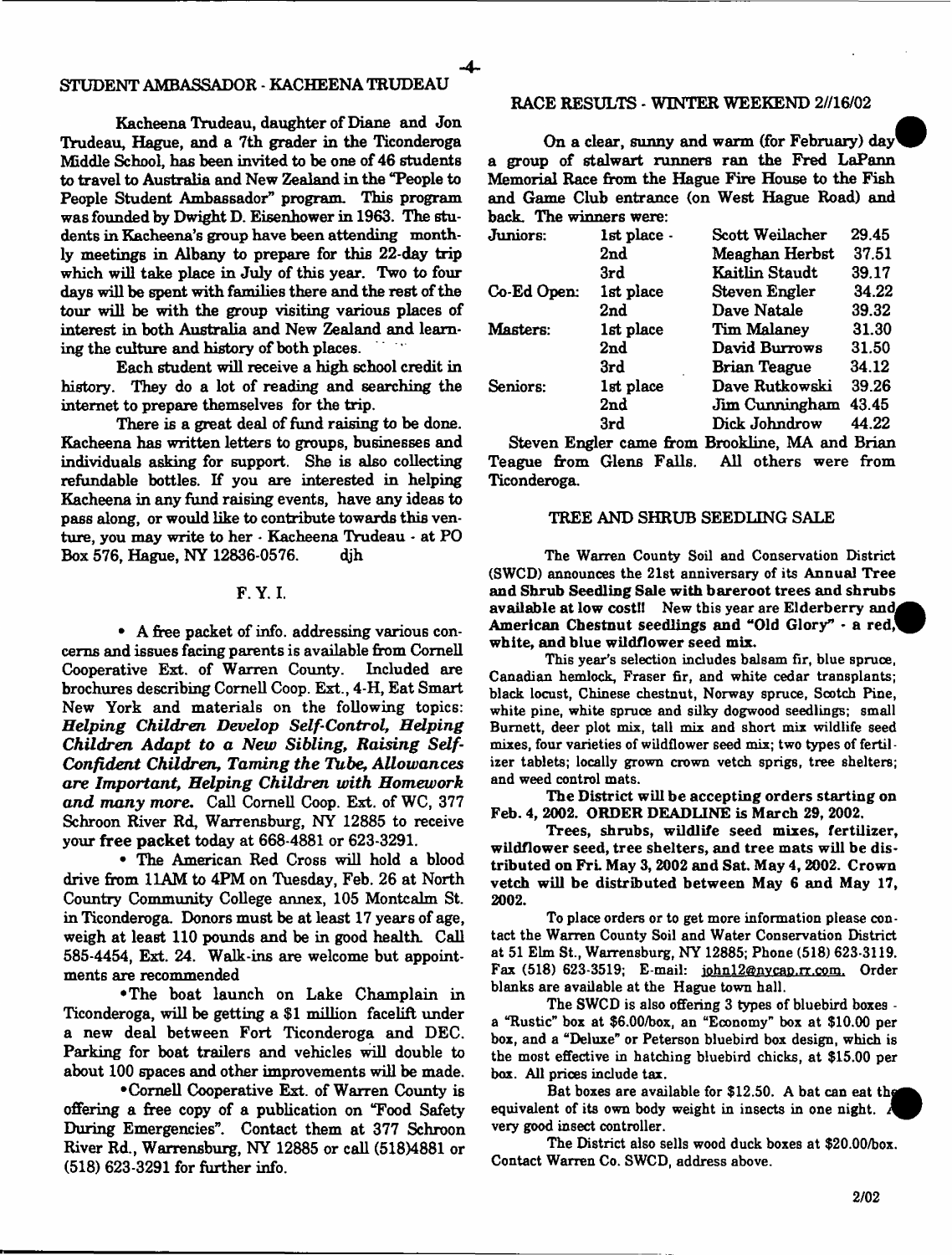# NATURE NEWS by Laura Meade

Did you ever try to photograph a bird? Perhaps you wanted to positively identify a certain bird so photographing it might help as you looked at the features in a bird guide. Often the National Audubon Society or Cornell Laboratory of Ornithology will host a photography workshop, specializing in shorebirds, warblers, raptors or owls.

Recently a Graphite resident, Irene Ostrander, observed a large owl which seemed to be posing for a camera. She mentally recorded its features so she could confidently identify it as she searched in her Audubon Field Guide. Her memory was excellent and she confidently identified it as a Barred OwL Her first sighting was Jan.8, when the yard was not yet frozen. The bird dropped down on the damp lawn as if to capture a mole or mouse. When she saw it again early in Feb. she was confident enough to write me a note for my records.

Other people in the Graphite area also have seen Barred Owls recently and in previous years. So far I have not heard that anyone has photographed an owl there.

Besides offering photo workshops, the Cornell Lab of Ornithology also offers nearly 2000 first-rate full color bird slides for sale. For many years I was privileged to borrow 80 of these slides from the High Peaks Audubon Society, in order to present bird slide programs in this area. Every slide caused me to wonder "How was it possible to do that?" The Cornell Lab also provides a quarterly bird magazine which has excellent bird photos and paintings along with articles written by experts..

The Winter 2002 issue of "Living Bird," published by the Cornell Lab has two incredible full pages featuring a Snowy OwL One is a portrait by Louis Agassiz Fuertes painted in 1909. This painting hangs in the Museum of Fine Art at Cornell.

The other Snowy Owl page is a photo by Frank K Schliecher. Because I felt that many others would also enjoy it, I cut it from the Living Bird Winter Issue's back cover. It was taken in the New York City area during a winter season, prior to Sep. 11, 2001. If you notice this photo on display in the Hague Post Office, can you see how the ghostly twin towers loom in the background? That is the most unusual bird photo I have ever seen. How did Mr. Schliecher do it?

In recent years many bird publications have featured a photo of a "Mad Bluebird", probably titled that because a photographer captured a facial expression of extreme anger. As I was walking at the lookout at Sabbath Day Point on Feb. 11th, I was astonished to see a "look alike" mad bluebird scowling at me from a perch on a small tree, probably a strong east wind dislodged him from a warm nook somewhere on Frank Carney's property.

*If ignorance is bliss, why aren't more people happy* ?

#### WEATHER NOTES by Mary Lou Doulin

Each day amazes me in that the conditions of bright sunshine and 20% warmer than normal temperatures occur more often than not. January shattered records for warmth all across New York State. The last half of January temperatures were between 20 and 55 degrees. On the 31st and through February 1 we did get an ice storm on top of 6 in. of light fluffy snow. Temperatures dipped to a shocking 10 degrees for a few nights between the 5th and the 7th and Feb. 11th was the coldest day of the winter to date.

With these few exceptions temperatures ascended and resumed their mild pattern once again, which brought us up to the high 40's with lots of sunshine. The average temperature for mid-February was 29 degrees . El Nino is expected to return sooner and predictions are that next winter will be exceedingly mild and dry on the eastern part of the U.S.

There was a major storm in Mexico last week that destroyed millions of Monarch butterflies by freezing. 80% of the population was depleted. This will dramatically affect the east coast population. As a result, a little bit of our spirit and joy in their presence will be diminished by this tragic event.

Warren County is one of the many counties in New York State that is currently under a drought watch due to lack of precipitation. So keep your fingers crossed that your wells keep operating, or your springs don't go dry. Use your head when using water!

#### PET NEWS

Cathy Moore (585-7271) reports that Socks, the cat reported in January's issue, has been adopted and the 10-yr. old Maltese also found a good home. Both animals are doing well and are enjoying their new "leash" on life.

We are still offering the low cost cat spay/neuter program. Please take advantage of this and have your animals spayed/neutered. Call for details.

Thanks to those who have called to help the shelter, North Country SPCA in Westport. They need blankets, cat litter, newspapers and especially food. Currently they have a beagle who gave birth to puppies recently. They are adorable!

Cathy is also looking for someone or ones who would be willing to donate their time to build well insulated dog houses. Please call with your ideas and help.

Cathy states that the following pets are in need of homes:

( a) White short hair neutered male, 10 months, would be your "shadow".

(b) Orange white short hair spayed, 10 months, a real family cat.

(c) "Riggs", handsome neutered 2-yr. old male yellow Lab/Husky mix - loves adult home. Needs to have a home where he gets all the attention. 2/02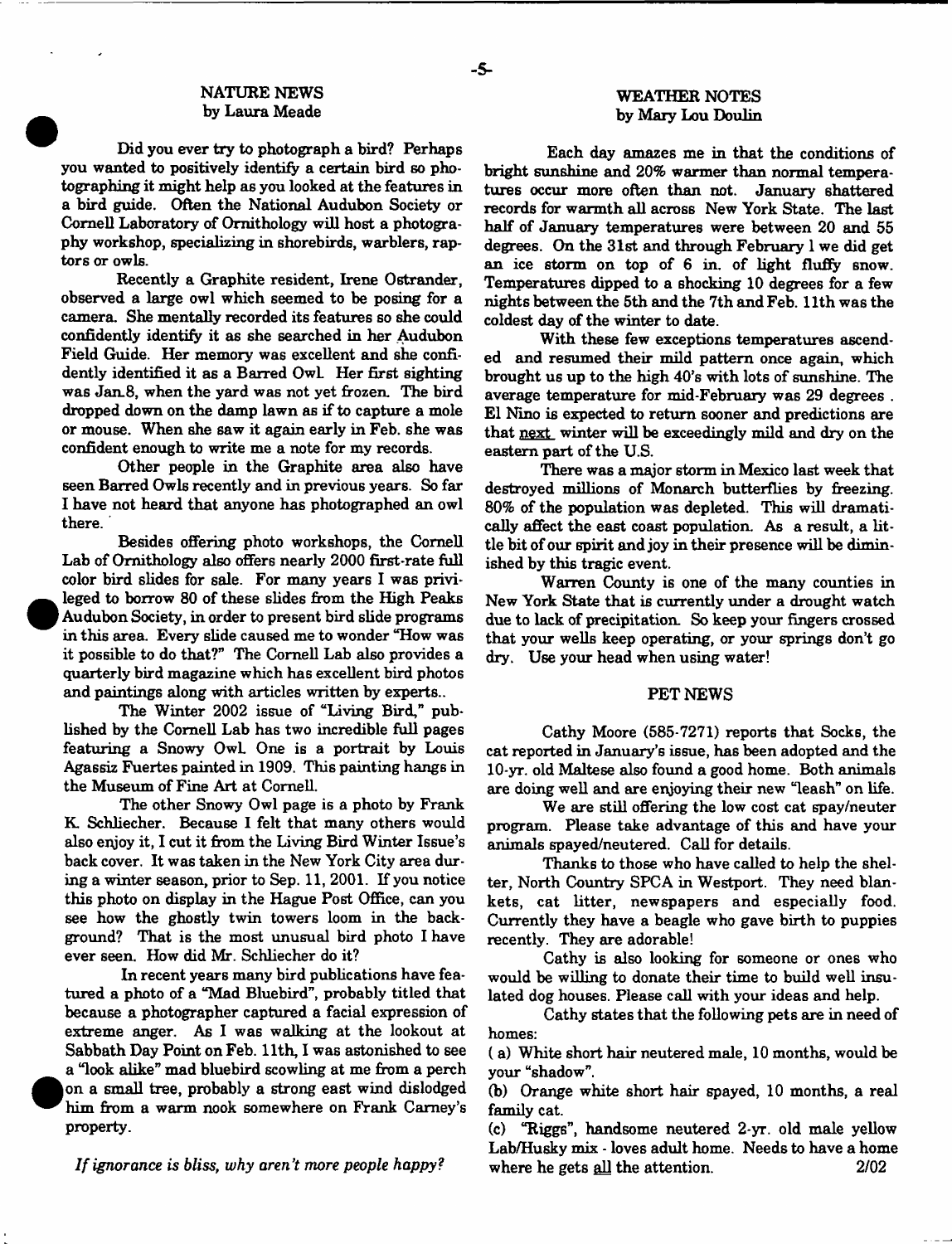# LOWEE ADIRONDACK REGIONAL ARTS COUNCIL (LARAC)

•LARAC will be offering a six-week workshop series on using a 35 mm camera. Professional photographer, Jim Appleyard, will cover the following topics: basic workings of the 35 mm sir camera, camera settings, different kinds of films and their functions, lenses, filters, flash photography, and composition.

The 6-week series will be held at LARAC, 7 Lapham Place, Glens Falls from 7-9PM on Mar. 5, 12, 19, 26, April 2, 9. Work shop fees are \$58 for LARAC members and \$65 for non-members. Registration deadline is March 1. Call 798-1144, Ext 16 for info.

•LARAC is accepting proposals from artists and groups of artists for the 2003 exhibition season at its gallery. The gallery features between six and eight exhibitions of art and craft created by artists living or working the lower Adirondack region, or art and craft of interest to the local community.

An application packet, complete with policies, guidelines and an application form, is now available by sending a SASE to LARAC-Gallery Committee, 7 Lapham Place, Glens Falls, NY 12801 or by visiting the website at [www.laracarts.org](http://www.laracarts.org). Deadline for proposals is March 29, 2002.

LARAC's fourth annual Members' Art and Craft Exhibition from March 17-April 12, 2002. LARAC members must bring their artwork to the gallery on March 4 from 10AM-3PM. You must be a member of LARAC to exhibit in this show. Membership is \$25 individual, \$35 for family. No additional fee to exhibit.

LAKE GEORGE ASSOCIATION - ACTION ALERT! (Communication from VirginiaLyons, President LGA)

LGA's extraordinary efforts to resolve environmental challenges in the Lake George Basin continue to produce a broad scope of projects. These address problems of stormwater runoff, delta formation, poorly planned development, stream erosion, point and nonpoint source pollution, zebra mussels, and rapidly growing milfoil.

MILFOIL has LGA's immediate attention. The LGA and the Lake George Park Commission recently released considerable research-based information concerning the most effective, safe method to reduce this noxious weed utilizing Sonar. Our position as to how Sonar should be used in the Lake is based on many years of successful water treatments across the country. Milfoil poses the greatest risk to native plant life in Lake George. Eurasian Watermilfoil rapidly crowds out native plants, reduces biodiversity, diminishes fish habitat and encroaches and takes over wetland habitats Milfoil is indiscriminate, spreading easily and growing quickly. Milfoil forms thick, floating mats of vegetation, clogging the water and hindering recreation like boating, swimming and fishing. Milfoil adversely affects the local tourist-dependent economy by decreasing overall recreational utility, aesthetics, and eventually property values.

Of great concern to the LGA is the re-emergence of the Adirondack Council as an obstructionist group. Recently the Adirondack Council Recently the Adirondack Council stepped in to influence the use of reduced-dose application of Sonar into Lake George. In addition the group has worked to have onerous stipulations placed on the Sonar Demonstration Project and forced the elimination of Sawmill Bay from the treatment plan. The Adirondack Council should be asham ed of its role in the recent negotiations with the LGPC. They are not offering positive solutions to the significant environmental problems in the Lake George Basin. The group has an annoying history of selectively appearing with money for a carefully structured public relations campaign to do battle with LGA and others who successfully improve and protect the lake.

The Adirondack Council has done nothing to substantially remedy any environmental problem facing Lake George and has offered neither financial assistance nor volunteer help for any project including the Sonar Demonstration Project.

LGA is now in the position of having to expend time and limited financial resources not only to fight the environmental battle to save Lake George from milfoil, but also to fight the Adirondack Council which is a here today, gone tomorrow antagonist in the Lake George war against milfoil....

LGA, individually and in concert with others, has studied the most effective and safe ways to destroy milfoil for almost a decade, and has come to the conclusion that Sonar is the answer.

If you would like more detailed information on Eurasian Watermilfoil, or want to help LGA make a difference for our beloved lake, check out LGA's website [\(www.lakegeorgeassociation.org\)](http://www.lakegeorgeassociation.org) or contact Mary-Arthur Beebe, LGA Executive Director.

As reported on Jan. 23 in *The Post Star*, the LGPC voted to scrap a modified version of its plan to use the chemical fluridone (Sonar) to kill dense beds of milfoil in Lake George. Instead, the commission will forge ahead with the original treatment plan it put forth more than a year ago. The commission made its decision after APA voted this month to reject a scaled-back version of the Sonar plan, citing a lack of scientific documentation to support the treatment plan. LGPC said that it would be easier to support their original application with scientific evidence and documentation than to find evidence to support the compromise plan the commission and other interested parties put forth last month.

Because the public hearing process likely will take months to complete, the APA's decision will result in the plan being shelved until sometime after this spring when the Park Commission had hoped to begin the demonstration project. Ed: Looks like we are back to Square 1! 2/02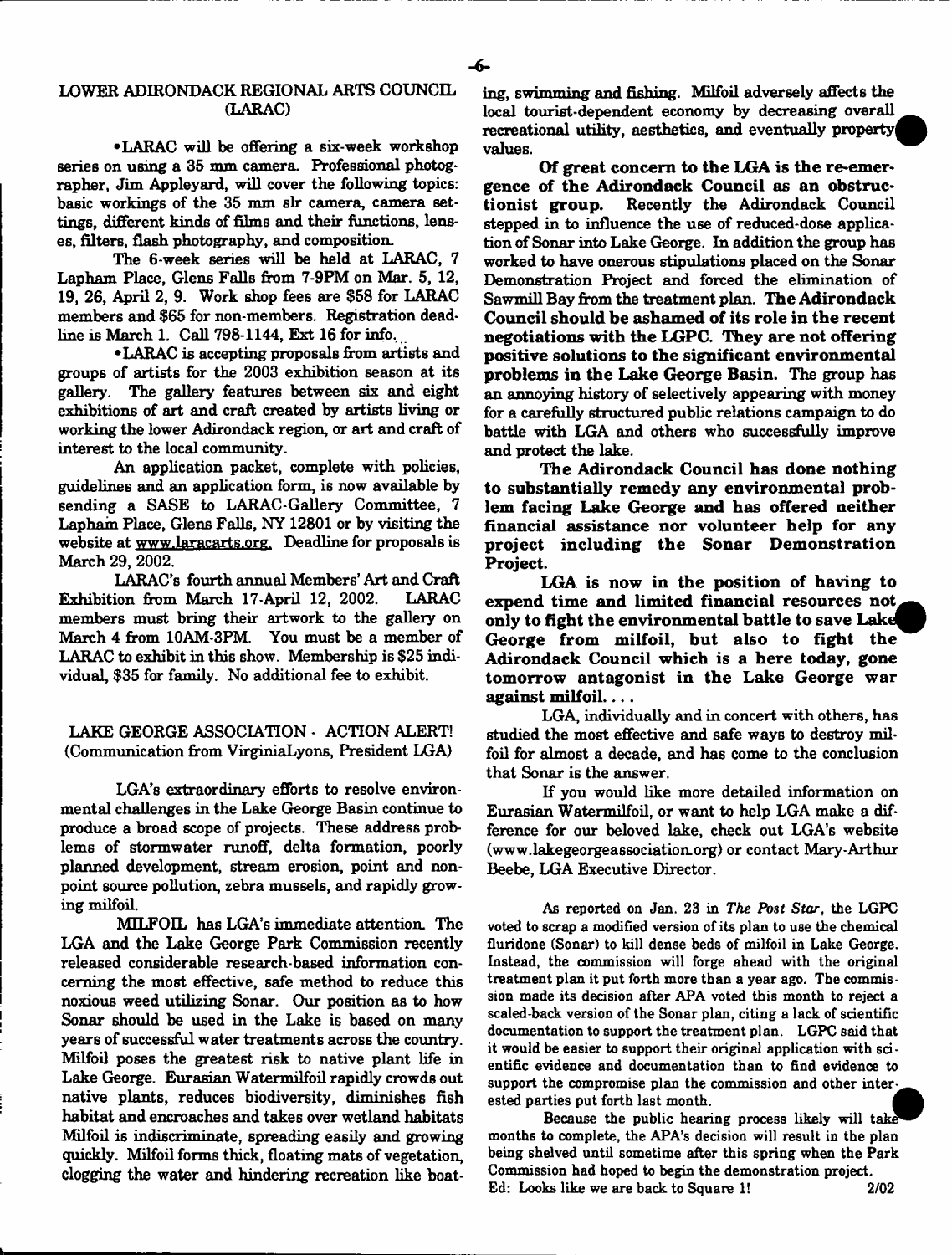BORN: A boy, Callon Gay, to Allison (Cameron) and Jack Pfeiffer in Guemee, IL on December 22, 2001. Proud grandparents are Ann and Don Cameron, Hague and Palm Coast, FL.

 $\bullet$ 

 $\bullet$ 

**e** 

BORN - A boy, Terrence Wayne Jr., to Helen (Barton) and Terry Benedict in Great Barrington, MA on January 22, 2002. Proud grandmother for the second time in two weeks is Kay Barton, Sabbath Day Point.

DIED: Thomas Bolan Thompson, on January 11, 2002 in Cedar Key, FL. He is survived by his wife, Maria and three children, and sister-in-law, Katie (Mrs. Frank) Koenig, Hague. The Thompsons built a summer home in Hague in 1995.

DIED: Henry (Hank)) M. Yaw, 75, Woodlake Village, South Carolina, on Jan. 16, 2002. He was a Navy veteran, serving in World War II. He is survived by his wife Elizabeth (Betty), Woodlake Village and brother Ed, Hague. He was bom in Hague and attended Hague Central School. Two brothers, Ken and Lawrence predeceased him.

DIED: Dorothy G. Robinson, 98, on January 19, 2002 at the Wesley Nursing Home in Saratoga Springs, NY. She was the mother of Martha Van Patten, Saratoga Springs and Silver Bay. Dorothy was a long-time member of The Silver Bay Association and has been a frequent visitor of the Van Pattens in Silver Bay.

DIED: Barbara Lyon Robinson, 84, The Cypress, SC, on Jan. 23, 2002. She is survived by two sons, Douglas S. and David Lyon , a granddaughter and a great-grandson. She and her late husband Bruce were summer residents of Pine Cove, Hague for many years.

DIED: Gary Patrick May, 64, on January 26, 2002 in Baltimore, MD. He was the son of the late Harry and Ada May, Hague. He is survived by his wife Catherine, daughters, Arlene, April, Robin and son Edward, 10 grandchildren, seven great-grandchildren, five sisters, Geneva Denno, Grace May, Gwendolyn Cuomo, Georgianna May and Gail Bennett and one brother Frank May. Services were held in Baltimore.

DEED: Ernest F. Fullam, 91 formerly of Schuylerville and Silver Bay on February 3, 2002 at the Schuyler Ridge Residential Health Care. Mr. Fullam was a graduate of the Silver Bay School circa 1932. Mr. Fullam was a pioneer in the applications of electron microscopy and electron optics. He maintained a home in Silver Bay for more than 50 years. He is survived by three sons, Peter, Timothy and David, two grandchildren and two great grandchildren.

DIED: Leo Wells, 79, formerly of Hague, on February 16, 2002 in the Glens Falls Hospital. He is survived by

three sons, Leonard, Joe, Walter and a daughter Blanche. He is also survived by his sister Inza Jordon and several nieces and nephews.

#### sichtstratenischen

Lauren Mack, daughter of Dr. and Mrs. James Mack, Hague, was named to the dean's list for the fall 2001 semester at Fairfield University.

#### TI HI THIRD MARKING PERIOD HONOR ROLL

The following Hague students have been listed on the Ticonderoga High School's honor roll for the third marking period:

Grade 12: First Honors - Nicole Belden, Lucas Frasier, Heather Hassett, Angela Mascarelli, Joee Plass, Alison Rutkowski, Theodore Santaniello.

Second Honors - Becky Ryder, Brandon Trudeau, Tyler Wells.

Grade 11: Second Honors - Katie Belden, Jennifer Clark, Kelly Frasier

Grade 10: First Honors - Monica Sitts

Second Honors - Matthew Frasier, Thomas Haskell, Joshua Ross

Grade 9: First Honors - Danielle Connors, Joshua Frasier Second Honors - Lindsay Mascarelli

#### TI MIDDLE SCHOOL HONOR ROLL

The following Hague students have been named to the Achievement Roll for the Ti Middle School

Grade 8: Sarah Bissell, Bryce Gurney, Jacob Lawrence,

Grade 7: Janine Best, John Breitenbach, Brittany Haran, Kelly McCoy, Stephanie Nast, Kacheena Trudeau,

Merit Roll:

Grade 8: Derek Ross, Andrew Trombley

Grade 7: Jamie Frasier

Grade 6: Hunter Denno, Justin Frasier, Henry Girard, Eric Robinson, Ryan Ryder

#### LEST YOU HAVE FORGOTTEN!

*The Hague Chronicle* is strictly a volunteer newspaper devoted to keeping our readers informed as to what is going on in and around Hague. We welcome items of interest (deaths, births, weddings, honors, etc.). They can be sent to:

[hchague@capital.net](mailto:hchague@capital.net), or by snail mail to the editor. Please address your donations to The Hague Chronicle, PO Box 748, Hague, NY 12836-0748. Our substitute treasurer will pick them up from that box, since our treasurer, Mitzi Fillare, is enjoying a well deserved vacation in SC! Thanks to Christine lanson for filling in for her.

Many people have asked the amount to donate. The paper is now costing us approximately \$1.00 per copy to publish and mail. We sugest a donation of \$12.00 per year. However, no donation is refiused!

We hope to hear from you each year on the date that is on the lower right hand corner of your mailing label. Please, please let us know when we are in error. We are not infallible. 2/02